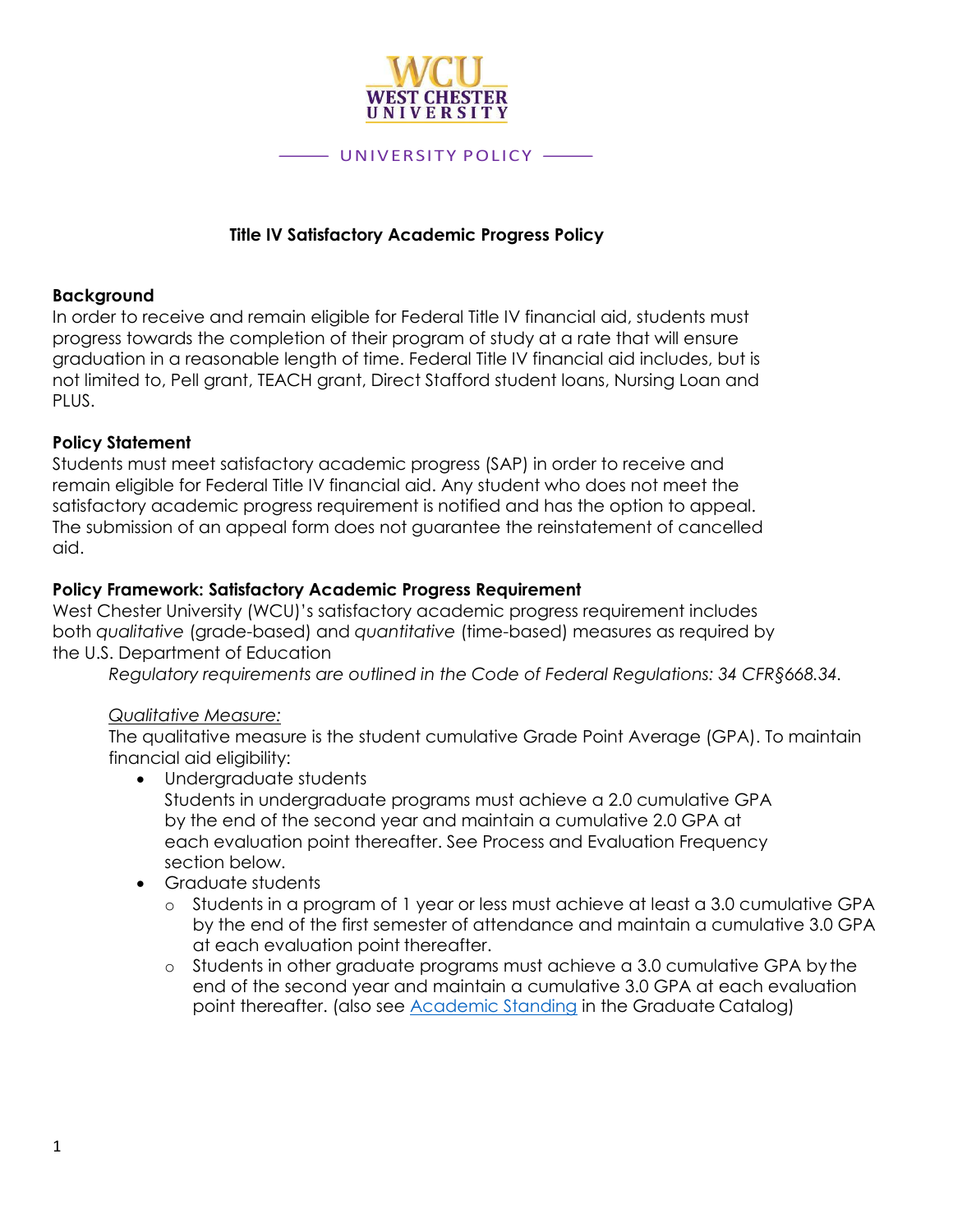

#### *Quantitative Measure:*

SAP policy also has 2 quantitative measures which includes *Maximum Timeframe* and *Pace.*

For programs 1 year or less in length, quantitative measures are evaluated at the end of each semester. For all other programs, quantitative measures are evaluated at the end of each spring semester.

1. *Maximum timeframe* – All students, undergraduate and graduate, must complete their academic program within 150% of the published number of required credit hours for their program(s). Credit hours included as part-time and full-time attendance are included in the maximum timeframe calculation. Transfer credit hours, that apply to degree requirements, as well as credit hours attempted at WCU are included for all academic terms even if the student did not receive federal financial aid for specific semesters. A student becomes ineligible for federal student aid when it becomes mathematically impossible for the student to complete their academic program within the maximum timeframe.

#### For example:

*Undergraduate majors* requiring 120 credit hours will not be eligible for financial aid after exceeding 180 attempted credit hours (120 x 1.5 = 180). *Another undergraduate example*: Student has attempted 100 credit hours and decides to change academic program before completing the first one. The new program requires 120 credit hours and 30 hours of the previous coursework applies to the new program. The student now needs to successfully complete 90 credit hours to graduate. Since he has attempted 100 and needs 90, it is mathematically impossible to complete within the required 150% maximum timeframe. In this case, the student lost Title IV eligibility after attempting only 100 credit hours.

*Graduate majors* requiring 48 credit hours will not be eligible for financial aid after exceeding 72 attempted credit hours  $(48 \times 1.5 = 72)$ .

2. *Pace* – Students must successfully complete at least 67% of all credit hours attempted. Pace is calculated by dividing the cumulative number of credit hours the student has successfully completed by the cumulative number of credit hours the student has attempted. Pace is measured at each SAP evaluation point. Transfer credit hours are included as credit hours both attempted and earned.

Impacts of COVID-19 Pandemic on Satisfactory Academic Progress.

• Due to the COVID-19 pandemic, WCU implemented an alternative grading policy for students whose studies were impacted. The Coronavirus Aid, Relief, and Economic Security Act (CARES Act) authorized institutions to exclude from the quantitative component of the SAP calculation any attempted credits that were not completed by the student without requiring an appeal by the student.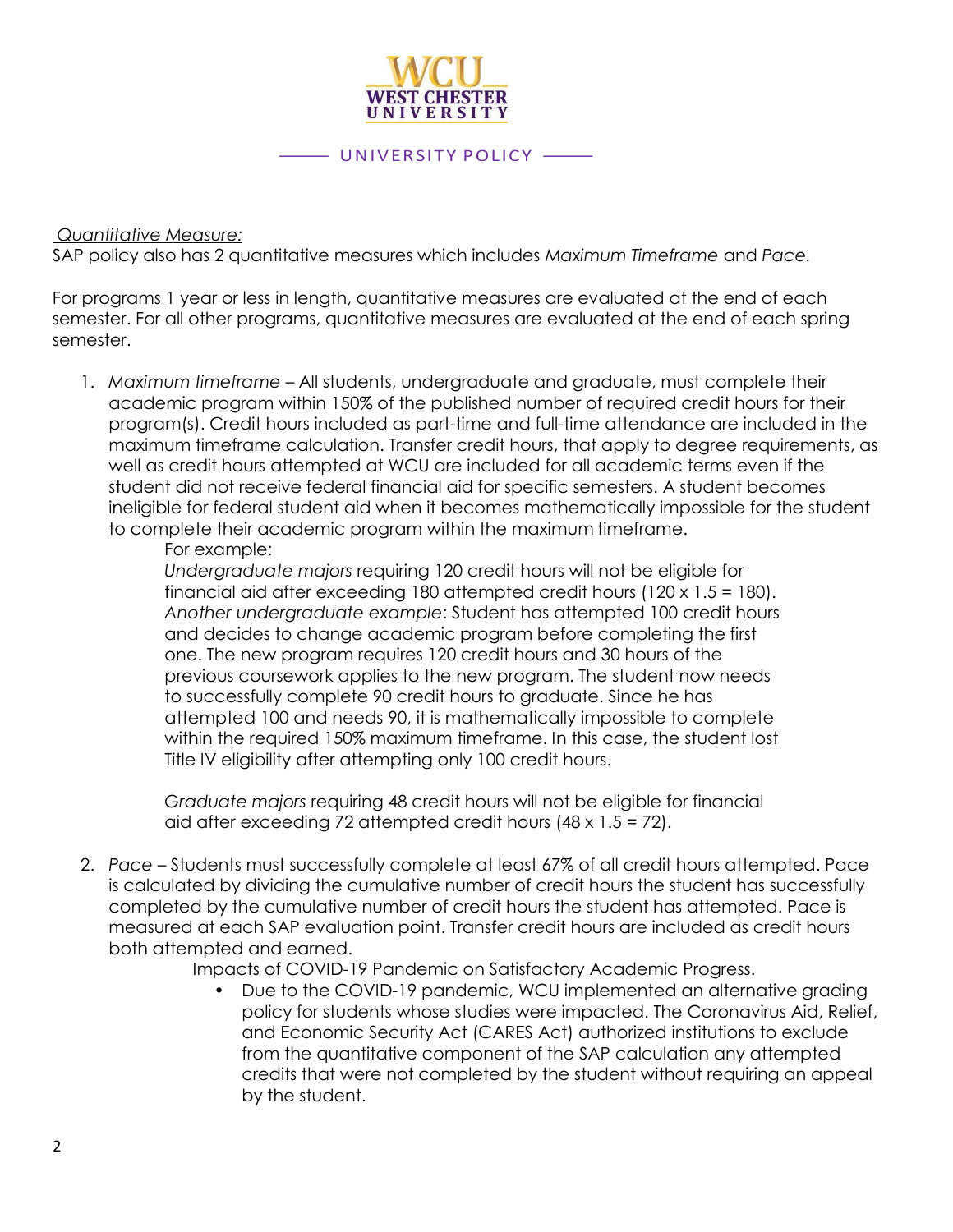

# • Any SAP calculation that includes Spring 2020 will be excluded from the

Pace calculation credits attempted for that semester.

#### **Process and Evaluation Frequency**

Satisfactory Academic Progress varies according to the student's academic program. For programs of 1 year or less in length, SAP is evaluated at the end of each semester. For all other programs SAP is evaluated at the end of each Spring semester after spring grades are authenticated and recorded on the student record. Student must complete four terms (full-time or part-time) before being evaluated for the qualitative measure (GPA) of Satisfactory Academic Progress.

Students identified as not meeting SAP requirements are notified via email message of their noncompliance and that they are not eligible for Federal Student Aid. This communication also informs the student that as long as they are academically eligible, they may still register for classes, but must pay tuition with non-federal financial aid funds.

The student is referred to the SAP requirements and their right to appeal the determination. The Appeal Form is available in the financial aid office and on the aid office's website, until a specified deadline that is stated on the appeal form. Students that elect to exercise their right to appeal must do so in compliance with the deadlines and guidelines set forth in the form. Failure to do so will result in the automatic Denial/Rejection of the appeal.

#### **Appeals Process and Procedures**

Students identified as not meeting SAP requirements are notified via email message of their noncompliance, that they are not eligible for Federal Student Aid, and that as long as they are academically eligible, they may still register for classes, but must pay tuition with non-financial aid funds. The process runs regularly as student grades are received and reflected on their record. The student is referred to the SAP requirements and their right to appeal the determination. The Appeal Form is available in the financial aid office and on the aid office's website, for a brief window of time.

Students that elect to exercise their right to appeal must do so in compliance with the deadlines and guidelines set forth in the form. Failure to do so will result in the automatic Denial/Rejection of the appeal.

#### *The Submission of the Appeal Form*

The form is submitted directly to the financial aid office. The form must be complete and be submitted by the student. A complete form must contain the following items.

- 1. Letter of circumstance written by the student to explain why satisfactory academic progress standards were not met.
- 2. A statement indicating what has occurred to ensure that the circumstance is fully resolved and will no longer impede satisfactory academic progress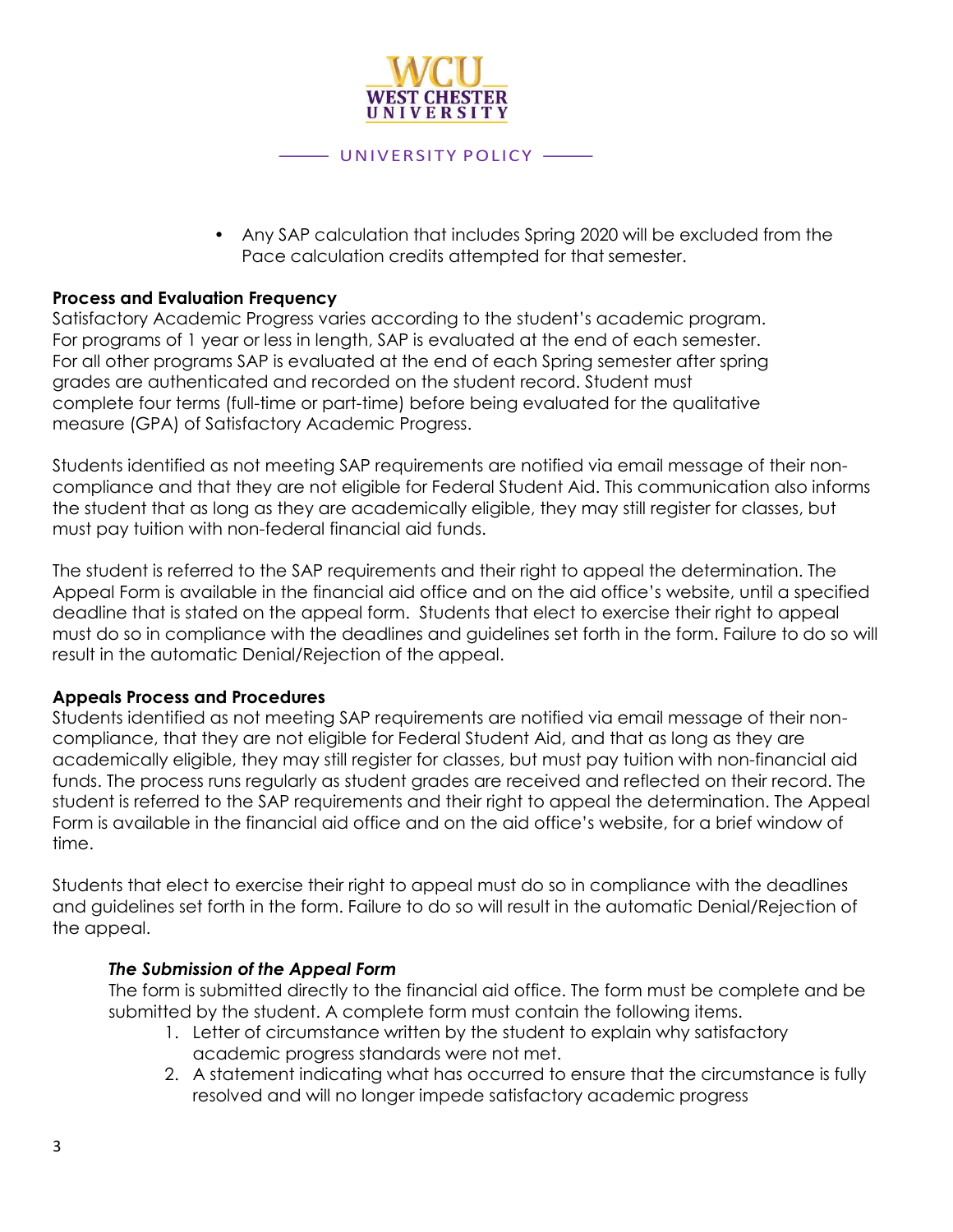

3. Documentation to support claims made in the letter of circumstance or a letter from at least one third party.

The student must schedule a virtual, phone, or in-person appointment with a financial aid counselor to develop a plan of how the student will bring the academic record into compliance within a specified timeframe.

#### *Initial Prep Review of the Appeal Form*

The receipt and status of the SAP Form is recorded in the appropriate systems, and an alert is initiated in order to notify the student. Incomplete forms will not be released for committee review.

- Student is notified of the incomplete status and the cause of the rejection.
- The status of the appeal is updated in the student information system.
	- o Incomplete Appeal Form- Missing information SAP appeal form retained by the financial aid office.
	- o Rejected Form-Late SAP- The form is retained but the appeal is denied. (Internal deadline Drop/Add period)
- The Appeal log is updated and the form is scanned and archived in the appropriate systems.

#### *Appeal Form Procedures*

The appeal form and any supporting documentation is scanned into the appropriate systems. If a student has a transcript, it is provided by the registrar's office or the student to assist in the SAP determination. Before obtaining the transcript the SAP status should be checked again for possible updates. The financial aid office reviews to ensure the form and documentation are complete. If complete the financial aid office schedules an appointment with the student.

#### *Committee Review and Determination*

There are three members of the SAP committee. Two members are from the Office of Financial Aid and the third is a representative from University College or Graduate School, as appropriate. The committee is charged with reviewing Appeal Forms as soon as they are made aware of the form within a 14 calendar day period.

The 14 calendar day window begins with the notification, to the committee, that appeals are available for review. If a committee member suspects that they know the identity of an applicant, financial aid office staff will confirm and if it is the student in question the member will abstain from making a decision on the appeal. Member decisions are recorded, and tallies prepared by the support staff member.

The Satisfactory Academic Progress Appeal Form will be processed as follows:

Approved Appeals-

Based on majority or unanimous consensus of the committee.

1. Appeal log is updated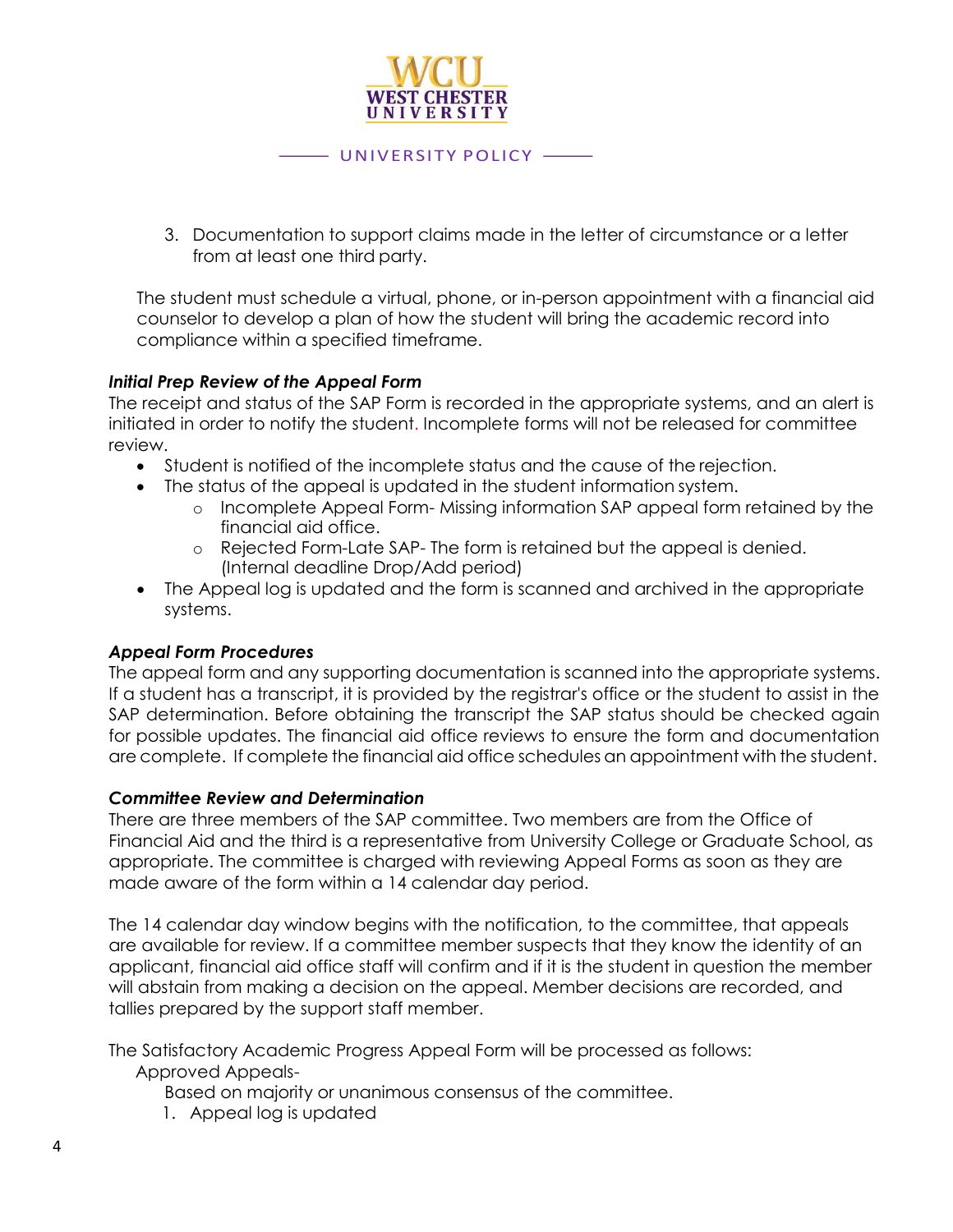

- 2. The Student Information System is updated to "Meets SAP" on the Review Fin Aid Status screen.
- 3. The student is packaged for one (1) payment period. Summer sessions represent 1 payment period.
- 4. The student is notified of their Financial Aid Probationary status and the terms of that status.
- 5. The student's original appeal form, and all committee documentation are archived in the appropriate systems.

Approved Appeals – students granted an appeal are placed on financial aid probation and will be subject to a review of their SAP upon completion of the financial aid probationary period.

Students will either:

- Meet the requirement, and aid will be awarded for the next semester,
- Not meet the requirement and lack evidence of successfully executing the quantitative within the recovery plan. The student will be ineligible for aid for the next semester.
- Not meet the requirement but demonstrate successful execution of the quantitative measure of their recovery plan. The student will be eligible for an extension of financial aid eligibility.

Students will be notified of their status and provided with their options at that time.

#### *Pending Appeals-Insufficient information*

Members of the committee may request additional information from the student. The requested information is noted in the student information system and the appeal review documentation.

- Member records notes on their page.
- Any pertinent comments will be added to the appeal review documentation.
- SAP status will not be changed.
- If additional information is needed, it will be communicated to the student.

Once materials are received committee member(s) notified.

#### Denied-

Based on a majority or unanimous consensus of the committee

- The appeal review documentation is updated.
- SAP status will not be changed.
- The student is notified.
- The original form and committee documentation are archived in the appropriate system
	- A student denied an appeal by the committee may request an appointment with the Assistant Director to discuss the outcome of the appeal. If during the appointment the student presents-
	- o Substantial documentation not previously provided.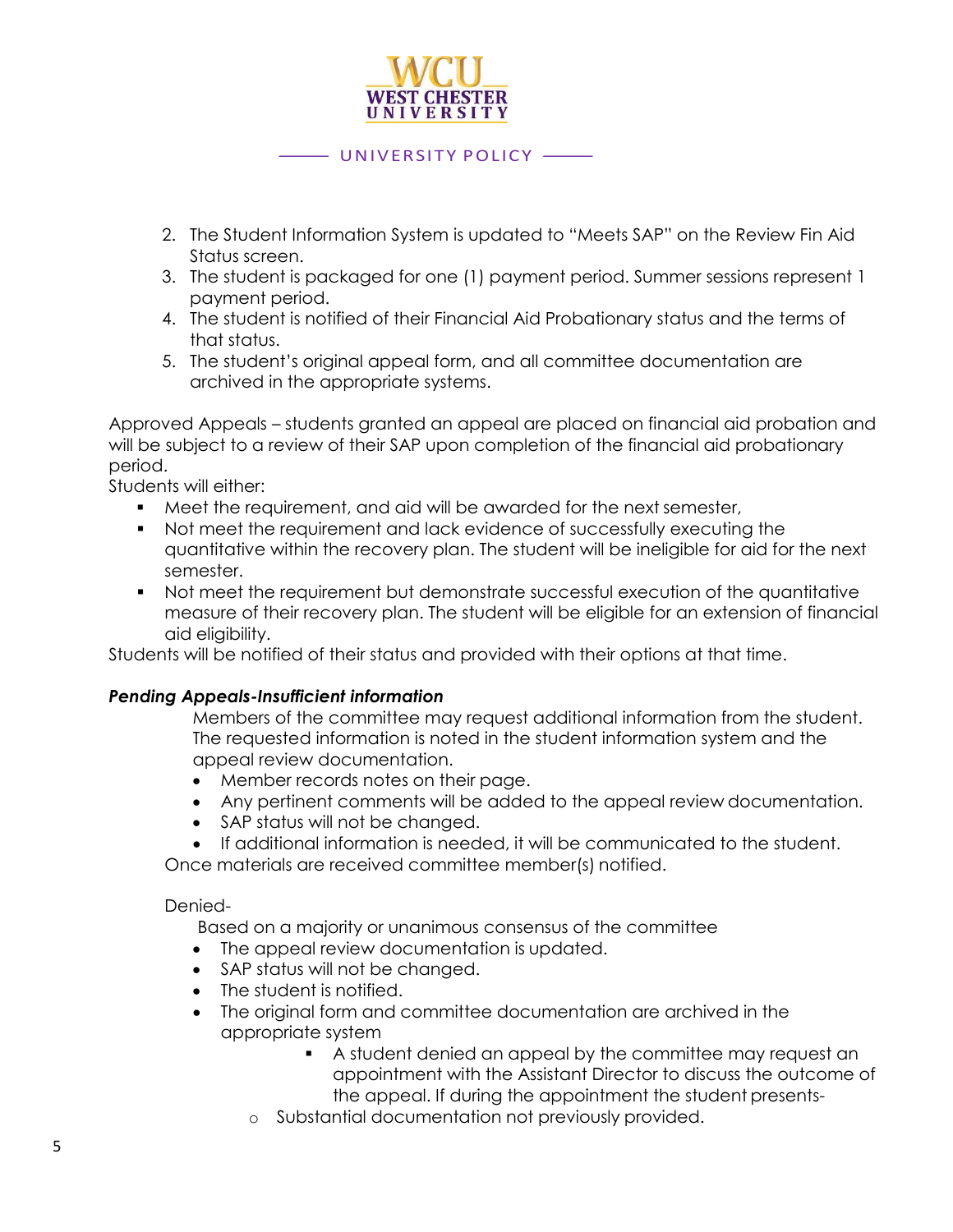

- o Testimony and or a strong rationale not previously provided.
- The student may be given the opportunity to present the additional information within the deadline period, to the committee for reconsideration. The opportunity to do so does not suggest or imply that the committee's decisions will change.

Students that were placed on Financial Aid Probation and received their Title IV Federal funds will have their academic progress status determined at the end of the probationary period.

- Students who meet all SAP requirements will have their aid packaged for the next enrolled payment period. The student will be notified of the status.
- Students who still do not meet all SAP requirements at the end of their probationary term will be reviewed for an extension and notified of their status and options.
	- $\circ$  If the terms of the plan are met, aid is packaged for the next enrolled semester.
	- o If the student failed to meet the terms of the plan, aid is denied until the student is in full SAP compliance or has another approved appeal. If a student is submitting a subsequent appeal it does go directly to committee for review.
		- Subsequent appeals must be for circumstances different from those provided on the previous appeals.

#### **Other related Federal Guidance in determining SAP**:

Different grades, enrollment actions, and types of courses have varying effects on the Cumulative GPA, Pace percentage, and Maximum Timeframe calculations.

- Earned letter grades of A, B, C, D positively impact a student's Pace percentage and bring the student closer to completing his or her program within the Maximum Timeframe of the program if the earned grade is the student's first graded attempt. Although a D letter grade may not negatively impact a student's Pace percentage, it contributes to lowering the student's GPA to below the required 2.0 CUM-GPA (and or 3.0) standard.
- Grades of E, P, and S positively impact a student's Pace percentage and Maximum Timeframe, but do not impact the GPA.
- A grade of N negatively impacts Pace and Maximum Timeframe, but has no impact on the GPA.
- Earning an F or Z letter grade negatively impacts the student's GPA, Pace percentage and Maximum Timeframe determination.
- IP (In Progress) and NG (No Grade) are not included in the cumulative GPA calculation unless they are later converted to an earned letter grade. However, IP and NG are counted as credits attempted but not earned, and therefore lower the student's Pace percentage until they are changed to an earned letter grade.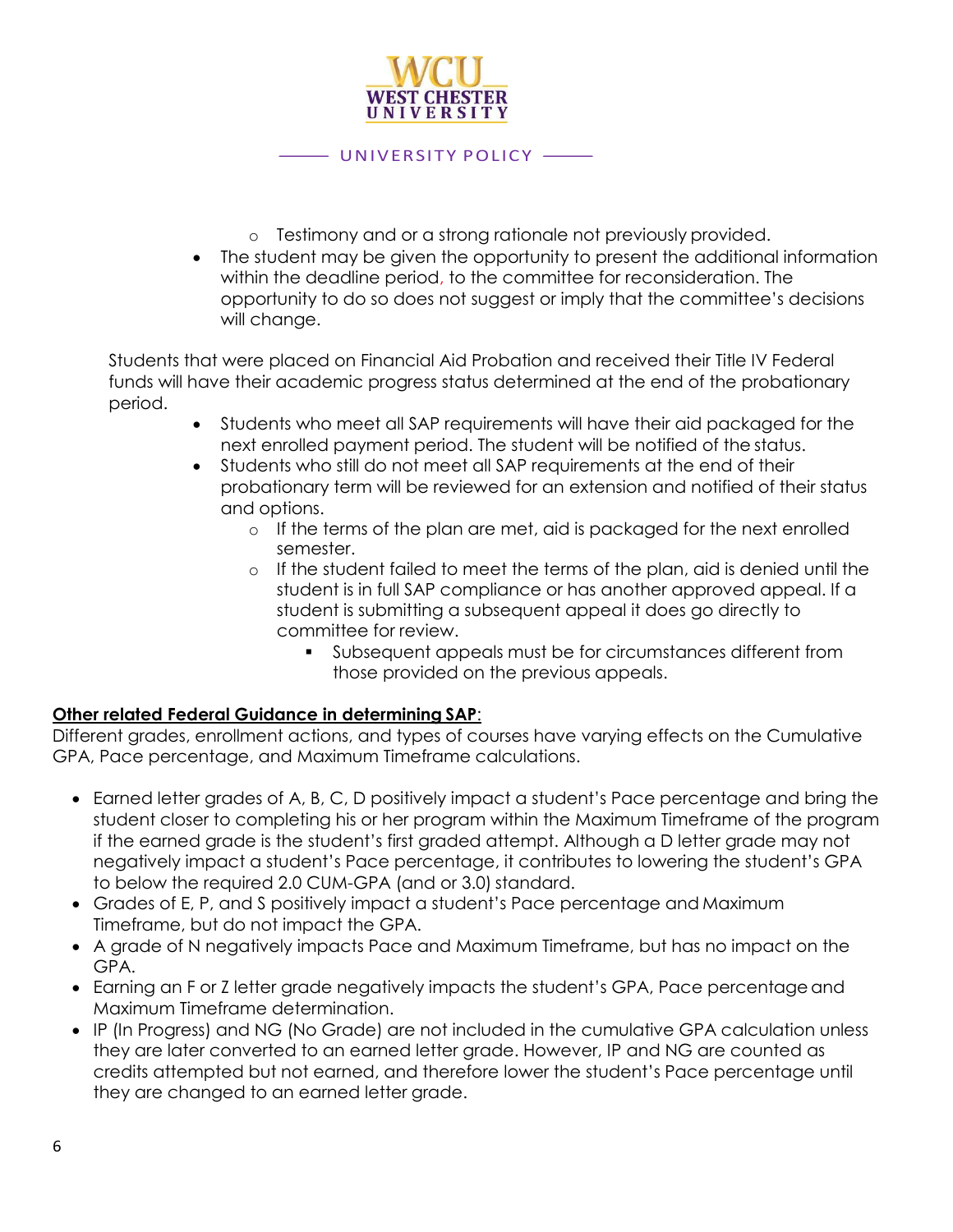

- W (Withdrawal) Student-initiated withdrawals are not included in the cumulative GPA calculation. However, Ws do lower the student's Pace percentage and are included in the Maximum Timeframe calculation unless the student withdraws prior to the date after whichthe class appears on a student's transcript.
- M (Military Withdrawal) The Military Withdrawal grade is non-punitive and is not included in any SAP calculations.
- Y (Administrative Withdrawal) Administrative Withdrawals are not included in the cumulative GPA calculation. However, Ys do lower the student's Pace percentage and are included in the Maximum Timeframe calculation.
- AU (Audited) Audited courses are not included in the GPA, Pace percentage, or Maximum Timeframe calculations.
- Repeated courses Each time a student is enrolled in a course past the drop/add period, it counts as credit hours attempted. However, credit for a passing grade is only earned one time.
- Remedial (Q) Courses: Remedial courses that are at least the secondary (high school) school level are included in the GPA, Pace and Maximum Timeframe calculations.
- Courses that are below the high school level are not eligible to be included indetermining financial aid eligibility, with the exception of ESL courses.

Subsequent Degree: When a student has completed all requirements for earning their credential, they are no longer eligible for additional financial aid for that program. However, students who complete a certificate or degree may request a SAP reset for a subsequent degree. Only courses from the prior program(s) that apply to the current program will be included in SAP calculations.

Transfer Credit: Although transferring credit hours to WCU will not impact the student's GPA, any credit hours transferred will be included in both "hours attempted" and "hours completed" in the Pace percentage, and Maximum timeframe calculations.

#### **Definitions**

**Appeal—**A process by which a student who is not meeting SAP standards petitions the financial aid office for reconsideration of his or her eligibility for Federal Student Aid funds.

**Appeal Form—**The document that a student who has not meet SAP standards completes to petition the financial aid office for an exception to their status. The form includes instructions and the process description.

**Financial aid probation—**A status the WCU financial aid office assigns to a student who is failing to make satisfactory academic progress but successfully appeals.

**Maximum timeframe—** A period no longer than 150 percent of the published length of an academic program.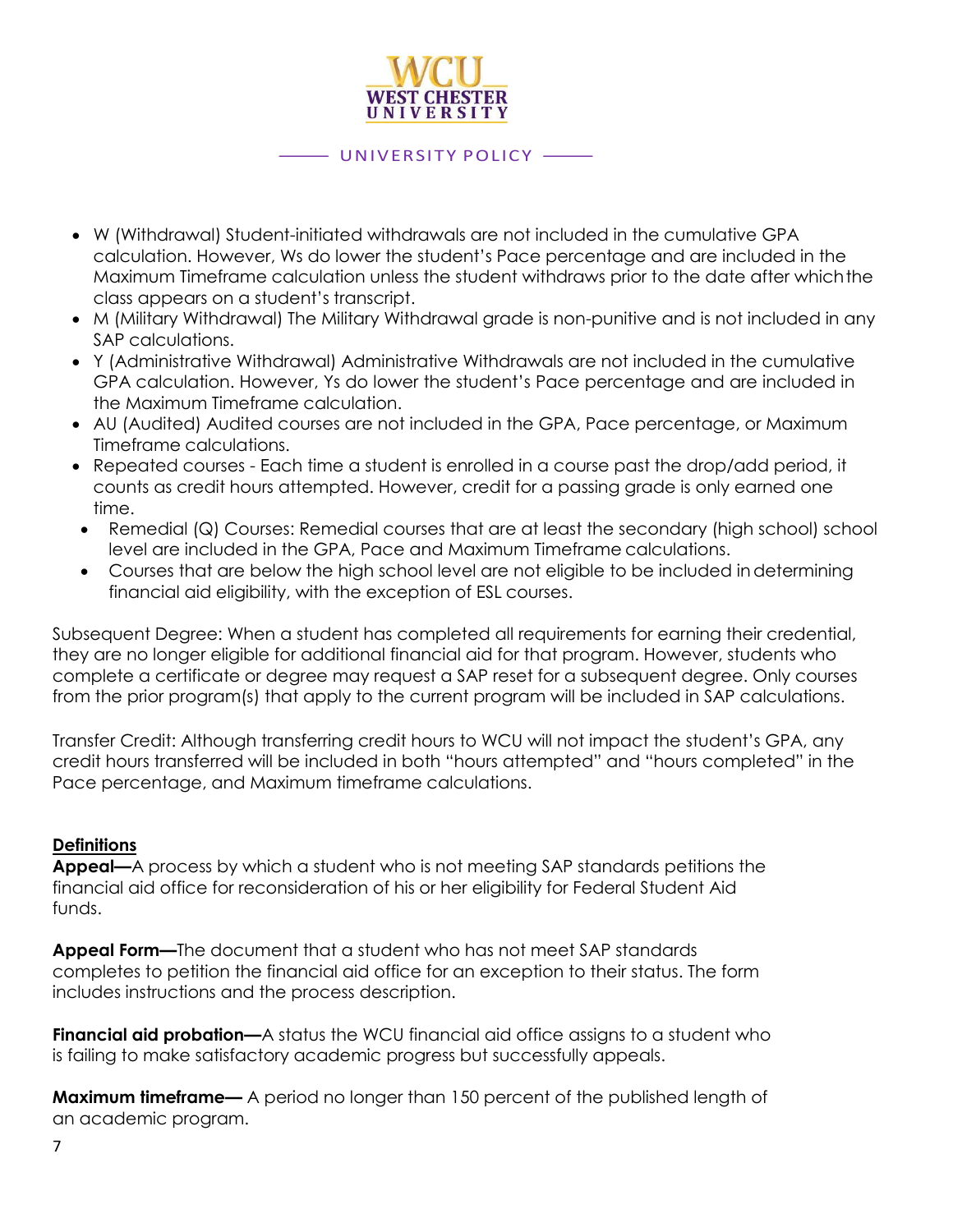

**Pace—** The measure of a student's course completion rate. Pace is calculated by dividing the cumulative number of credit hours the student has successfully completed by the cumulative number of credit hours the student has attempted.

**Successfully completed—** refers to courses for which a student has earned a passing grade and earned credit that will appear on the academic transcript.

**Transfer Credit Hours—** credits earned at another post-secondary institution(s) that are accepted and applied to student's degree requirements.

**Title IV Financial Aid—** refers to financial aid programs authorized by the US Federal Government under Title IV of the Higher Education Act of 1965. This includes programs such as Federal Pell Grant, Federal Supplemental Educational Opportunity Grant, Federal Direct Student Loans, and Federal Work-Study.

#### **References**

[34 CFR§668.34](https://ecfr.io/Title-34/Section-668.34) [34 CFR§668.16\(e\)](https://www.ecfr.gov/cgi-bin/text-idx?SID=710f777d3ee6e728e9bee79a99055df4&mc=true&node=se34.3.668_116&rgn=div8) [34 CFR§668.32\(f\)](https://www.ecfr.gov/cgi-bin/text-idx?SID=710f777d3ee6e728e9bee79a99055df4&mc=true&node=se34.3.668_132&rgn=div8) Q&A: [www2.ed.gov/policy/highered/reg/hearulemaking/2009/sap.html](file:///C:/Users/75KHOWLEY2/AppData/Local/Microsoft/Windows/INetCache/Content.Outlook/OJ5C2X4Y/www2.ed.gov/policy/highered/reg/hearulemaking/2009/sap.html) [2019-2020 Federal Student Aid Handbook Volume1, Chapter 1](https://ifap.ed.gov/sites/default/files/attachments/2019-08/1920FSAHbkVol1Ch1.pdf) [2019-2020 Federal Student Aid Handbook Volume2, Chapter 3](https://ifap.ed.gov/sites/default/files/attachments/2020-01/1920FSAHbkVol2Ch3.pdf) [WCU Academic Standing Policy-Graduate Students](https://catalog.wcupa.edu/graduate/academic-policies-procedures/academic-standing/) [Maintenance of Academic Standards](https://catalog.wcupa.edu/undergraduate/academic-policies-procedures/maintenance-academic-standards/) – Undergraduate Students

**Reviewed by:** University Registrar; Sr. Associate Vice President for Financial Aid and Campuses

**Policy Owner:** Daniel McIlhenny, Director of Operations and Compliance (Financial Aid Office)

**Approved by**: Jeffery L. Osgood, Ph.D., Deputy Provost & VP of Academic Operations

**Effective Date: September 18, 2020**

**Review Date: September 18, 2024**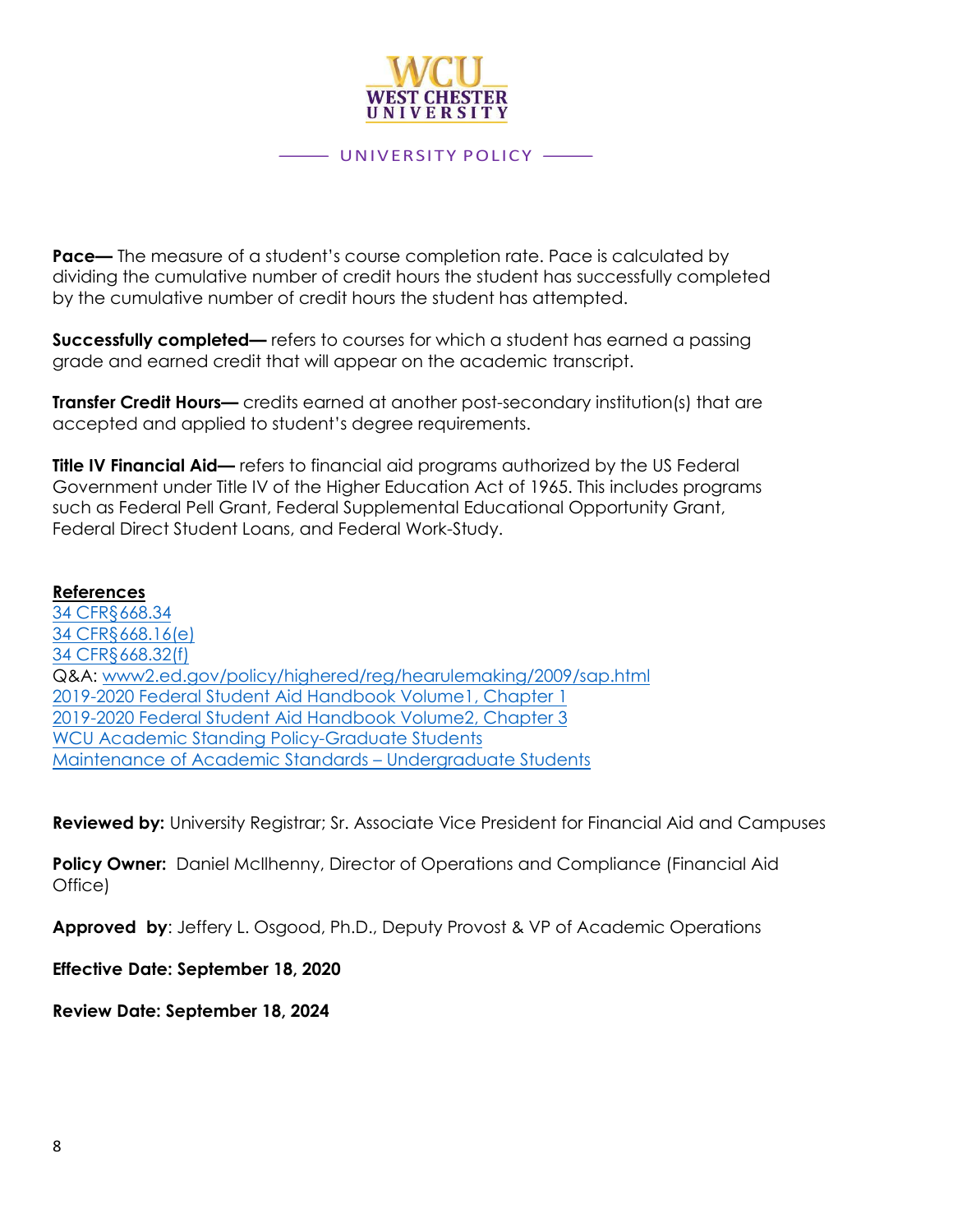Appendix A: Satisfactory Academic Progress Appeal Form and Academic Recovery Plan

Schock Financial Aid Office 030 Kershner Student Service Center Phone: (610) 436-2627 25 University Avenue **Fax: (610) 436-2574 TALLICAL CONTRACT CLIECTED** Fax: (610) 436-2574 West Chester, PA 19383 **E-Mail: final design and E-Mail: final design and E-Mail: final design and E-Mail: final design and E-Mail: final develope.edu** 



## **Title IV Federal Student Aid Satisfactory Academic Progress Appeal and Financial Aid Academic Recovery Plan**

#### **Fall 2020 Deadline: September 11, 2020**

## **Requirements:**

In order to receive and remain eligible for Federal Title IV financial aid, students must progress towards the completion of their program of study at a rate that will ensure graduation in a reasonable length of time. Federal Title IV financial aid includes, but is not limited to, Pell grant, TEACH grant, Direct Stafford student loans, Nursing loan and PLUS. West Chester University has established a policy utilizing both qualitative (grade-based) and quantitative (time-based) measures required by the U.S. Department of Education as follows:

- **1. Students must successfully complete at least 67% of all creditsattempted when progress is evaluated by the University at the end of each Spring semester**
- **2. Students must earn a minimum cumulative GPA**
	- **a. Undergraduate: Must earn a 2.0 GPA by the end of the fourth semester of enrollment and in each subsequent year of enrollment**
	- **b. Graduate: Must earn a 3.0 GPA by the end of the second semester of enrollment and in each subsequent year of enrollment**
- **3. Students must not exceed 150% of the published number of credit hours for your program. For example:**
	- **a. Undergraduate majors requiring 120 credit hours will not be eligible for financial aid after exceeding 180 attempted credit hours (120 x 1.5 = 180).**
	- **b. Graduate majors requiring 48 credit hours will not be eligible for financialaid after exceeding 72 attempted credit hours (48 x 1.5 = 72).**

Any student who does not meet the satisfactory academic progress requirement is notified and has the option to appeal. The submission of an appeal application does not garuntee the reinstatement of canceled aid. **You are strongly encouraged to make payment arrangements with the Bursar's Office while your appeal is being reviewed, as billing deadlines cannot be adjusted.**

**Note: The Pennsylvania Higher Education Assistance Agency (PHEAA) has separate progress requirementsandtheir appealprocess is found on the University websitean[dat www.pheaa.org](http://www.pheaa.org/)**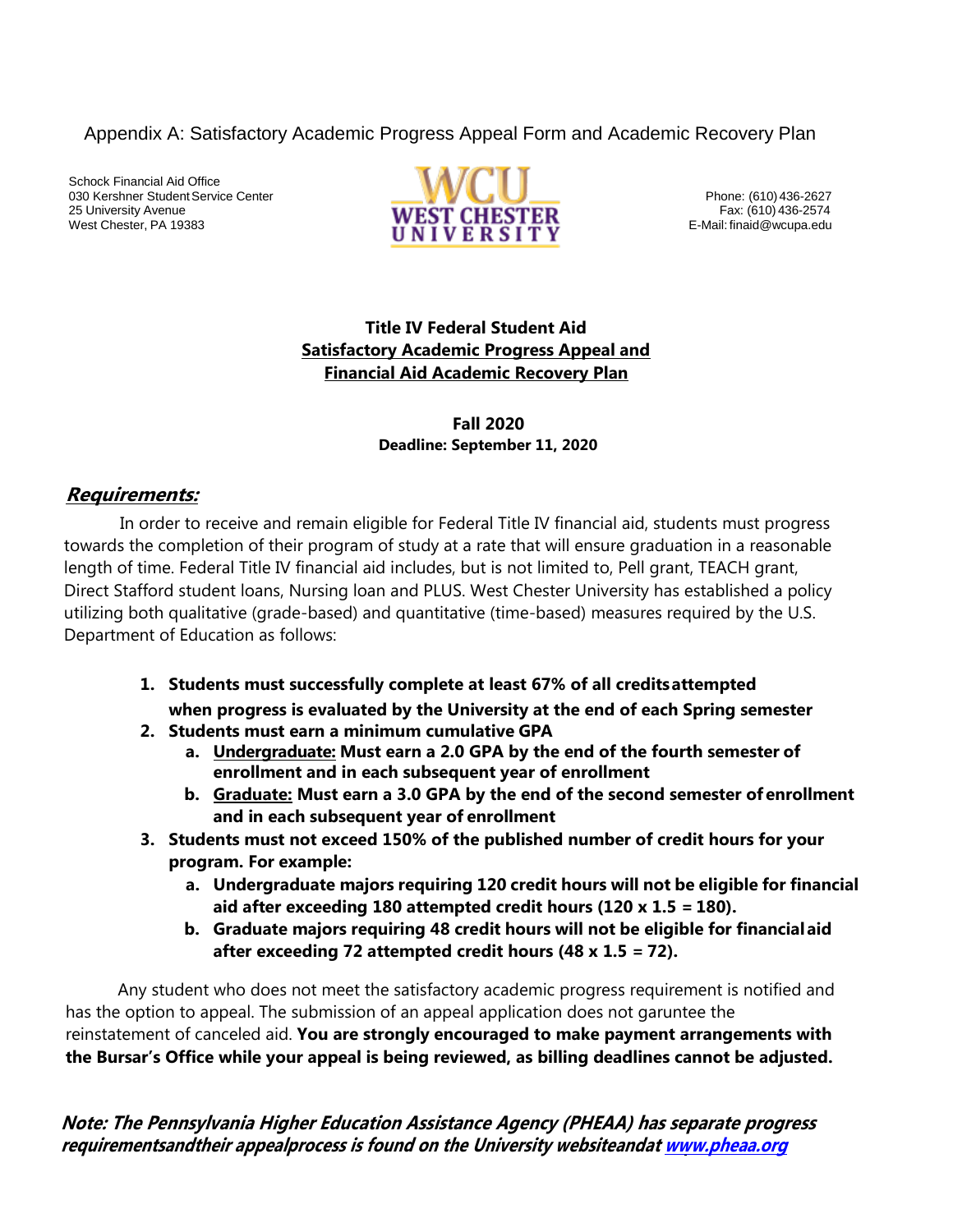## **Instructions:**

Complete the entire appeal application as instructed throughout the packet. Examples of acceptable circumstances that may warrant an appeal include:

- 1. The death of an immediate family member (parent, spouse, sibling,child)
- 2. Serious illness of the student that may have necessitated withdrawal from all classes in order to recover, or that may have contributed to the student doing poorly in his/her classes
- 3. Serious illness or injury of an immediate family member for whom the student was a caregiver
- 4. Significant trauma in the student's life that impaired his/herhealth
- 5. Other documented unexpected circumstances beyond the student's control

NOTE: Documentation from a **third-party** (doctor's note or other on professional letterhead) must accompany the letter of circumstance or the appeal will be returned.

## **Process:**

- 1. Appeal form can be found at [https://www.wcupa.edu/finaid](https://www.wcupa.edu/_SERVICES/FIN_AID/) under the ["](https://www.wcupa.edu/_SERVICES/FIN_AID/)Forms" [section.](https://www.wcupa.edu/_SERVICES/FIN_AID/)
- 2. Student must make a Zoom appointment to meet with a financial aid counselor to review the completed appeal application, documentation, and academic recovery plan. Consideration for a phone appointment will be taken for students unable to attend a video appointment.
- 3. If the appeal application is not complete, it will be returned to the student for completion and another appointment with the counselor will be made. Do not submit the appeal without all proper documentation.
- 4. The financial aid counselor will approve the appeal or defer decision to the Appeal Committee
- 5. Please allow up to 14 business days if a decision is deferred to the AppealCommittee

## **Results:**

The student is notified in writing regarding the result of the appeal request:

- 1. If the appeal is approved, then financial aid will be awarded for **one semester or payment period,** which is considered financial aid probation
	- a. academic progress will be reviewed after the appealed semester; financial aid will not be approved for any future semester until progress is met, unless otherwise approved by the counselor after grades are reviewed
- 2. If the appeal is denied, the student may enroll but is responsible for any balance owed to the University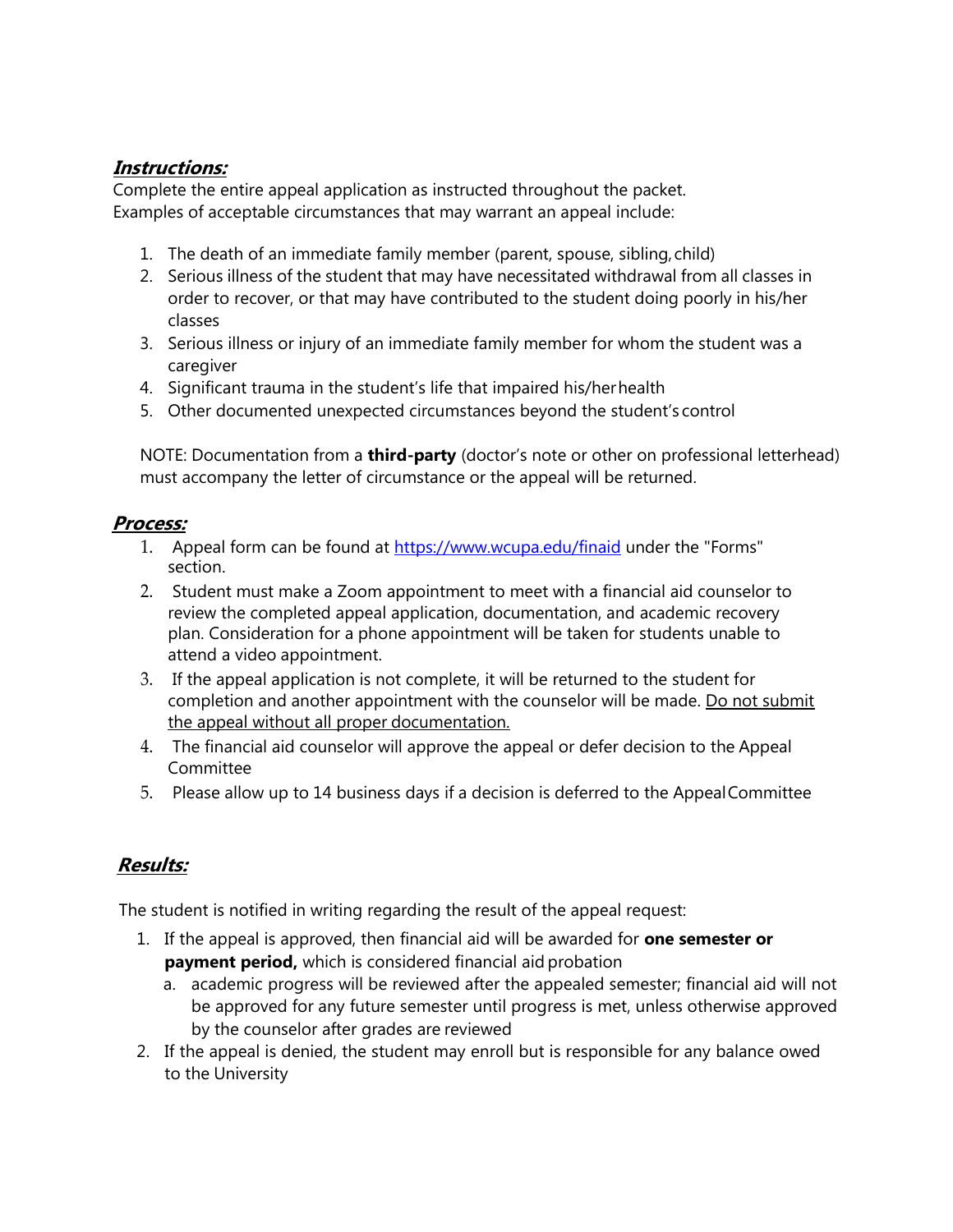#### **Federal Student Aid Satisfactory Academic Progress Appeal Application and Financial Aid Academic Recovery Plan Fall 2020**

## **DEADLINE FOR APPOINTMENT AND SUBMISSION: September 11, 2020**

Name

Phone #

WCU I.D. Number

Email

## **Have you ever previously submitted a financial aid appeal?** No **If yes, when?**

### **Section 1: Satisfactory Academic Progress (SAP) Requirements**

| Satisfactory Academic progress was not met because (Check all that apply):                            |  |
|-------------------------------------------------------------------------------------------------------|--|
| I did not complete 67% of the total cumulative attempted and transfer credits, including any          |  |
| credits for which I remained enrolled past the Drop/Add period (attempted credits include credits for |  |
| which a grade of W, F, AU, Z or NG was earned)                                                        |  |
| I do not have a cumulative grade point average (GPA) of at least 2.00 (3.0 for graduate students)     |  |
| $\overline{a}$ t the end of the fourth (4 <sup>th</sup> ) term (includes winter and summer sessions)  |  |
| I have attempted more than 150% cumulative credits $-\textit{complete sections 1, 3, and 6 only}$     |  |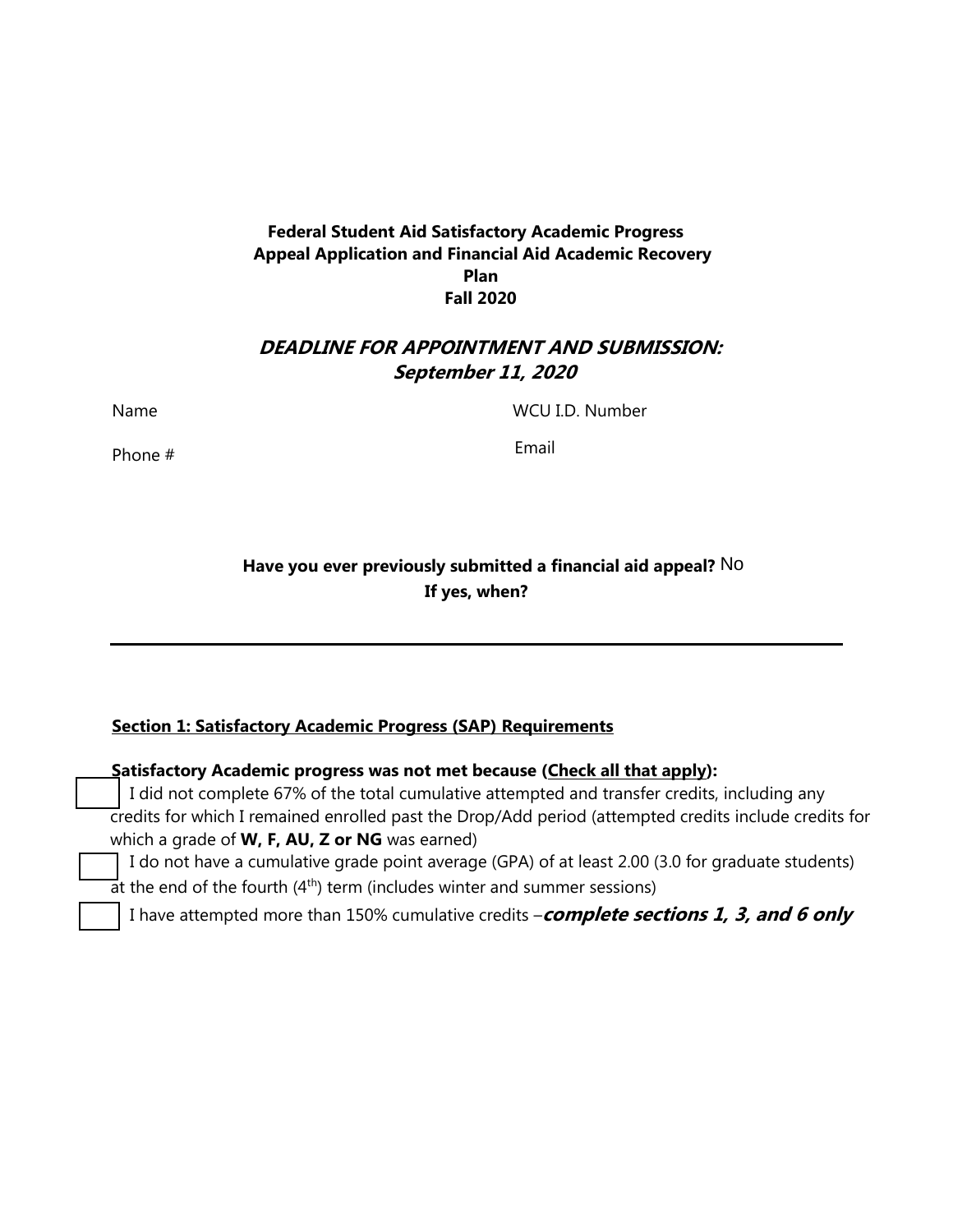#### **Section 2: Circumstance for Appeal**

**NOTE:** Lack of awareness of the Financial Aid Satisfactory Academic Progress Policy is not a sufficient reason to apply foran appeal

#### **Check the category or categories that pertain(s) to your circumstance:**

#### **The death of an immediate family member (parent, spouse, sibling, child)**

Attach a photocopy of death certificate or notice; state the relationship of the deceased to you in Letter of Circumstance

#### **The serious illness or injury of the student**

Attach a statement from a physician and or counselor or hospital discharge note; explain the nature and dates of the illness or injury in Letter of Circumstance



#### **The serious illness or injury of immediate family member**

Attach a statement from a physician or a hospital discharge note; explain the nature and dates of the illness or injury in Letter of Circumstance

#### **Significant trauma in the student's life that impaired the student's emotional and/or physical health**

Provide documentation from a physician, counselor or third-party professional; details must be fully explained in Letter of Circumstance

**Other unexpected documented circumstances beyond the student's control** Provide documentation from third-party professional and fully explain situation in Letter of Circumstance. Please note, circumstances beyond the student's control may include

COVID-19 related disruptions, but may not be the only reason for appeal. Please keep in mind SAP takes into account the full academic year.

#### **Section 3: Letter of Circumstance Requirements:**

- a. The Letter of Circumstance must be typed or written on a separate page and attached to this form
- b. Describe, in detail, how the events in Section 2 impacted your academic performance and prevented you from making satisfactory progress
- c. Describe other responsibilities you have while attending WCU
- d. Describe, in detail, how the circumstance is now resolved and explain the measurable steps you are currently taking to prevent the situation from negatively impacting your academic performance in the future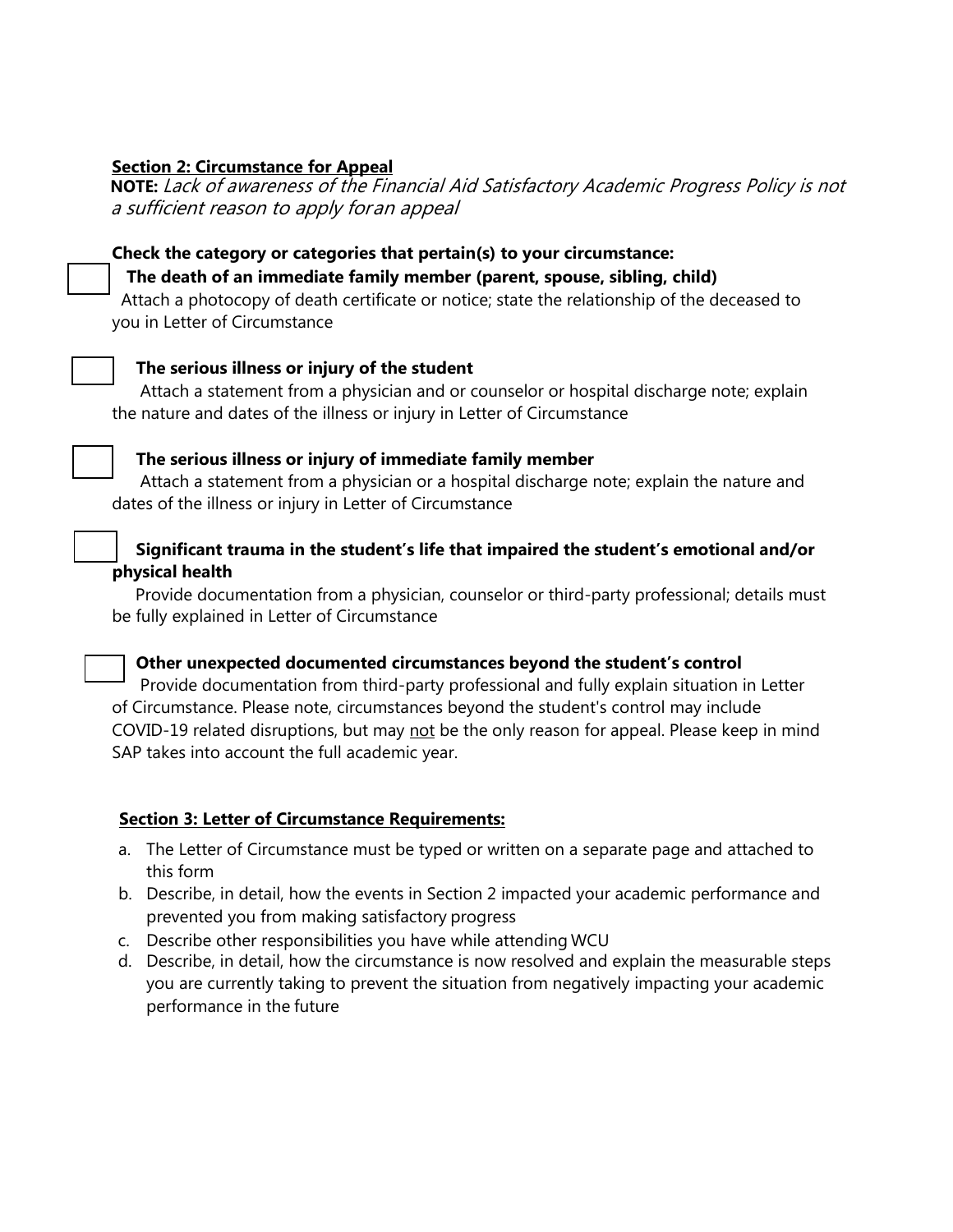## **Section 4: Financial Aid Academic Recovery Plan—Financial Aid Counselor Section**

Students seeking financial aid are required, by federal law, to make financial aid satisfactory academic progress (SAP). The West Chester University Financial Aid Office is committed to engage students with appropriate services to help ensure academic success and continued financial assistance.

**Note:** Section should be completed by the Financial Aid Counselor at the time of meeting with student.

#### **Student Information**

Name: ID#

## **To be Completed by Financial Aid Counselor:**

- 1. Student's current cumulativeGPA:
- 2. Student's current completion rate:
- 3. Student's anticipated graduation date:
- 4. Semester student began academic difficulty:
- 5. Is the student currently on academic probation? Not Required
- 6. What specific goals have the counselor and student made to encourageacademic success?
- 7. Has the student used or plans to use the Learning Assistance Resource Center (LARC)or other academic assistance resources (please describe)?
- 8. Length of time necessary for GPA requirements to be met:
- 9. Length of time necessary for pace/completion requirements to met:
- 10. Length of time necessary for graduation:

Additional Comments: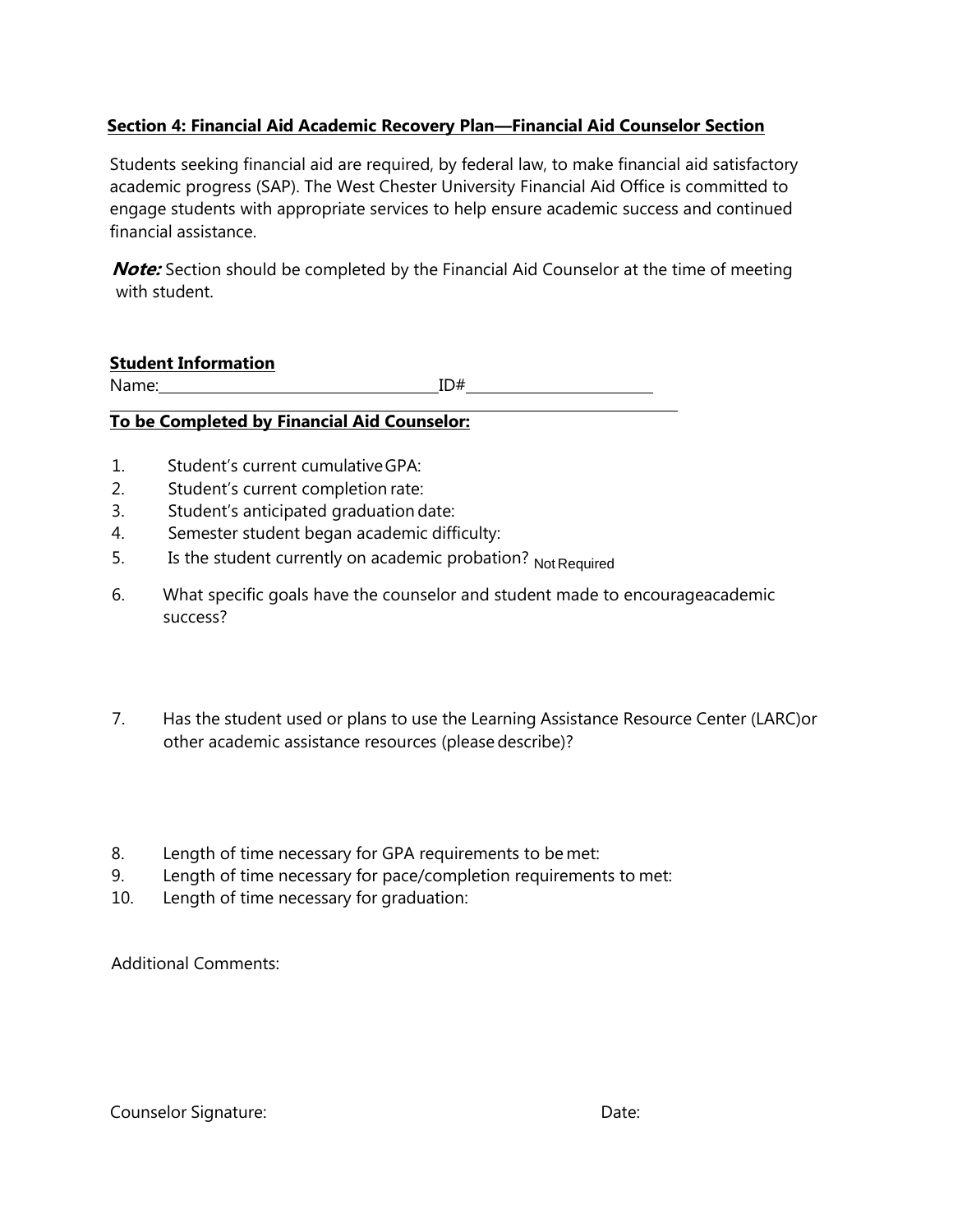### **Section 5--Student Certification—Appeal will not be reviewed until this section is complete**

Student must initial each item (appeal will NOT be reviewed until this is complete)

 I understand that the reason that I am not making SAP is that I either did not successfully meet the 67% cumulative completion rate, or that I did not meet the required cumulative GPA requirement.

I certify that all information and documentation in this appeal packet is true, accurate and complete.

I understand that providing false, incomplete or inaccurate information is a dishonesty violation of the West Chester University Code of Conduct, and that my appeal will bedenied.

I understand that the Financial Aid Counselor/Appeal Committee will review financial aid records, academic records and conduct records on file at West ChesterUniversity

I understand that if approved, I will receive federal financial aid for one semester ONLY

I understand that if the appeal is approved, **I must successfully complete 100% of all credits attempted in the appealed semester (grades of F, Z, W, AU and NG are not considered "successfully" completed)**, or I will not receive aid in the next semester after the appealed semester; I further understand that if it is determined that I will need than more than one semester to re-establish SAP, and that my eligibility for aid in the semester after the appealed semester will be determined by the financial aidcounselor.

I understand that I may appeal a second time  $\frac{\partial n}{\partial r}$  for a reason NOT related to the circumstances of the first appeal. A second appeal will automatically go to the Appeal Committee for review.

| <b>Student Signature</b> | Date |
|--------------------------|------|
|--------------------------|------|